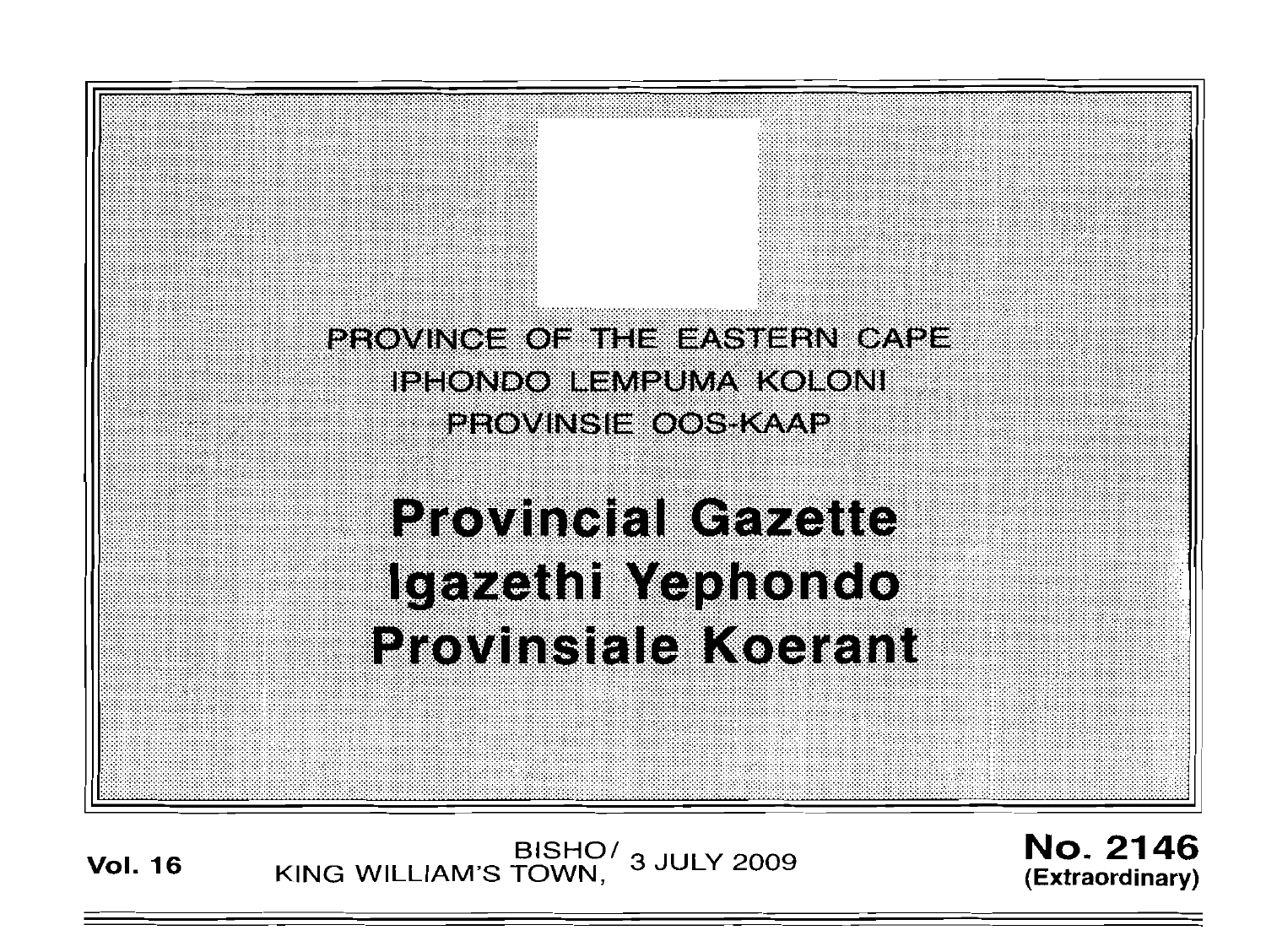$\cdot$ 

 $\bar{z}$ 

# **CONTENTS · INHOUD**

| No. |                        | Page<br>No. | Gazette<br>No. |
|-----|------------------------|-------------|----------------|
|     | <b>GENERAL NOTICES</b> |             |                |
|     |                        |             | 2146           |
|     |                        |             | 2146           |
|     |                        | 6           | 2146           |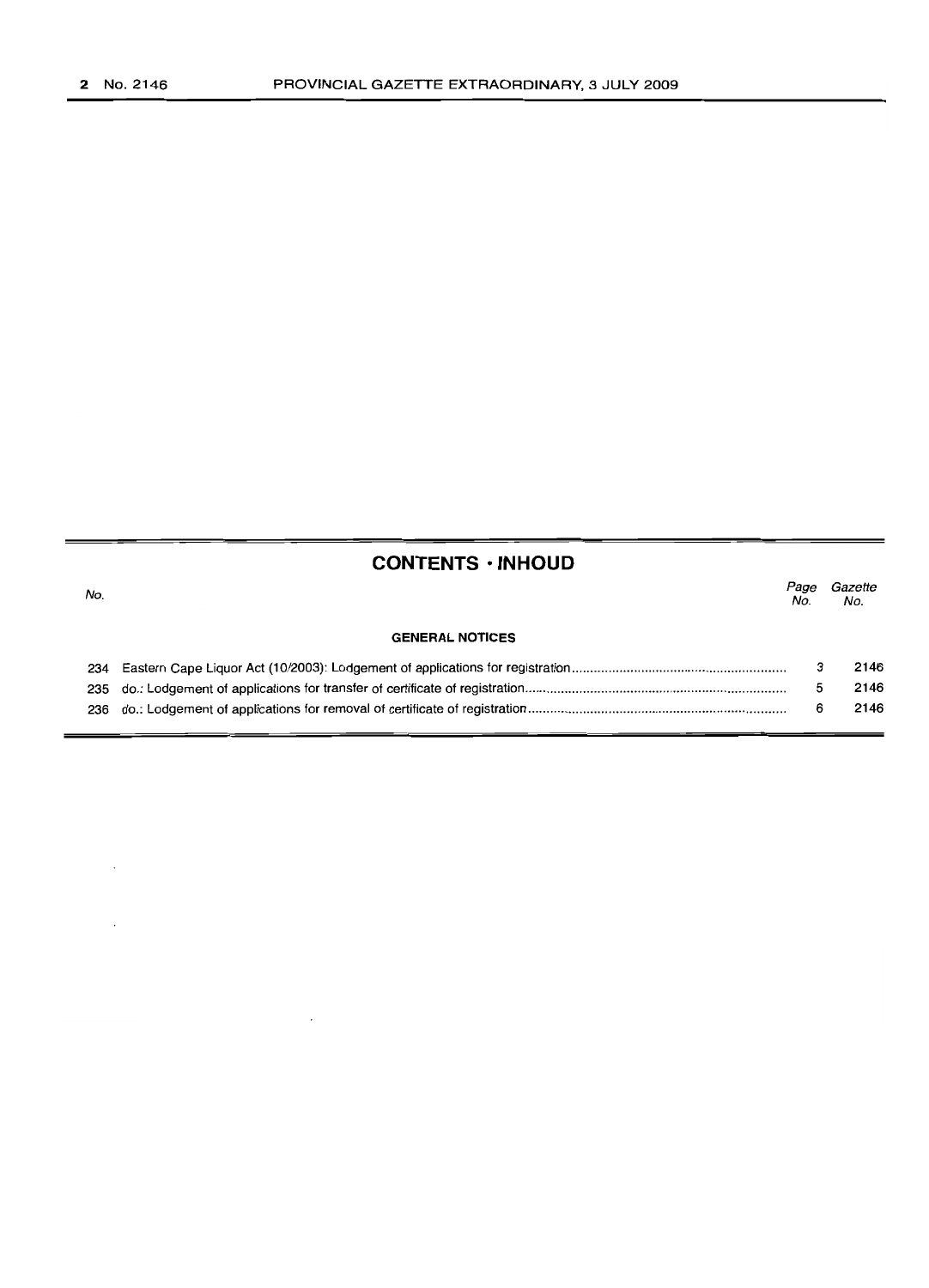#### NO.2146 3

# GENERAL NOTICE

## NOTICE 234 OF 2009

1. CM3 [Reg 4 (1)]

#### EASTERN CAPE LIQUOR ACT, 2003 (Act No. 10 of 2003) NOTICE OF LODGEMENT OF APPLICATIONS FOR REGISTRATION

Notice is hereby given that the applications for registration, particulars of which appear in the Schedule hereunder, have been lodged with the Board.

Interested parties may, free of charge, inspect any application which appears in the Schedule hereunder and may within twenty one days of this notice, lodge with the Board written representations in support of, or written objections.

#### THEMBI ZONO - GXOYIYA EASTERN CAPE LIQUOR BOARD 24 June 2009

#### **SCHEDULE**

| 1                            |                  | $\overline{2}$                   | 3                                   | 4                            | 5                                                                                             |  |  |  |
|------------------------------|------------------|----------------------------------|-------------------------------------|------------------------------|-----------------------------------------------------------------------------------------------|--|--|--|
| Application<br><b>Number</b> |                  | Name and<br>number of Ward       | Kind of registration<br>applied for | Kind of liquor<br>to be sold | Name under which business is<br>to be conducted and particulars<br>of the erf, street or farm |  |  |  |
| 1.                           | ECP 16801        | Ward 12 Mnquma<br>Municipality   | Consumption on and<br>off premises  | All kinds                    | Sivavuya Tavern, Toleni A/A, R1,<br>Butterworth                                               |  |  |  |
| 2.                           | <b>ECP 16802</b> | Ward 9 Elundini<br>Municipality  | Consumption on and<br>off premises  | All kinds                    | Nite to Nine Tavern, Thembani<br>A/A. Mt Fletcher                                             |  |  |  |
| 3.                           | ECP 16803        | Ward 4 Maletswai<br>Municipality | Consumption on and<br>off premises  | All kinds                    | Nthabi Tavern, 1207 Block G,<br><b>Aliwal North</b>                                           |  |  |  |
| 4.                           | <b>ECP 16804</b> | Ward 54 NMMM                     | Consumption on and<br>off premises  | All kinds                    | Mokoz Tavern, 40 Gqwangu Str,<br>NU 11 Motherwell, PE                                         |  |  |  |
| 5.                           | <b>ECP 16805</b> | Ward 10 Sengu<br>Municipality    | Consumption on and<br>off premises  | All kinds                    | Joyous Tavern, V8 Van Tonder Str,<br>Sterkspruit                                              |  |  |  |
| 6.                           | <b>ECP 16806</b> | Ward 14 NMMM                     | Consumption on and<br>off premises  | All kinds                    | Zibaa's Tavern, 34 Teya Str, New<br>Brighton, PE                                              |  |  |  |
| 7.                           | ECP 16807        | Ward 2 Senqu<br>Municipality     | Consumption on and<br>off premises  | All kinds                    | Lingelihle Tavern, Ohimira Village,<br>Sterkspruit                                            |  |  |  |
| 8.                           | <b>ECP 16808</b> | Ward 11 KSD<br>Municipality      | Consumption on and<br>off premises  | All kinds                    | Siyaphambili Tavern, Ronta Str,<br>Chris Hani Park, Mthatha                                   |  |  |  |
| 9.                           | ECP 16809        | Mnguma<br>Municipality           | Consumption on and<br>off premises  | All kinds                    | Nonkqubela Tavern, 679 Ibika<br>Township, Butterworth                                         |  |  |  |
| 10.                          | ECP 16810        | Lukhanji<br>Municipality         | Consumption on and<br>off premises  | All kinds                    | Rainbow Tavern, Lower Shiloh,<br>Whittlesea                                                   |  |  |  |
| 11.                          | <b>ECP 16811</b> | Ward 28 NMMM                     | Consumption on and<br>off premises  | All kinds                    | Madlamini's Tavern, 65 Van Der<br>Kemp Str, Zwide, PE                                         |  |  |  |
| 12.                          | ECP 16812        | Ward 37 NMMM                     | Consumption on and<br>off premises  | All kinds                    | Zamalek's Tavern, 24774<br>Ferreira's Grounds, Kleinskool, PE                                 |  |  |  |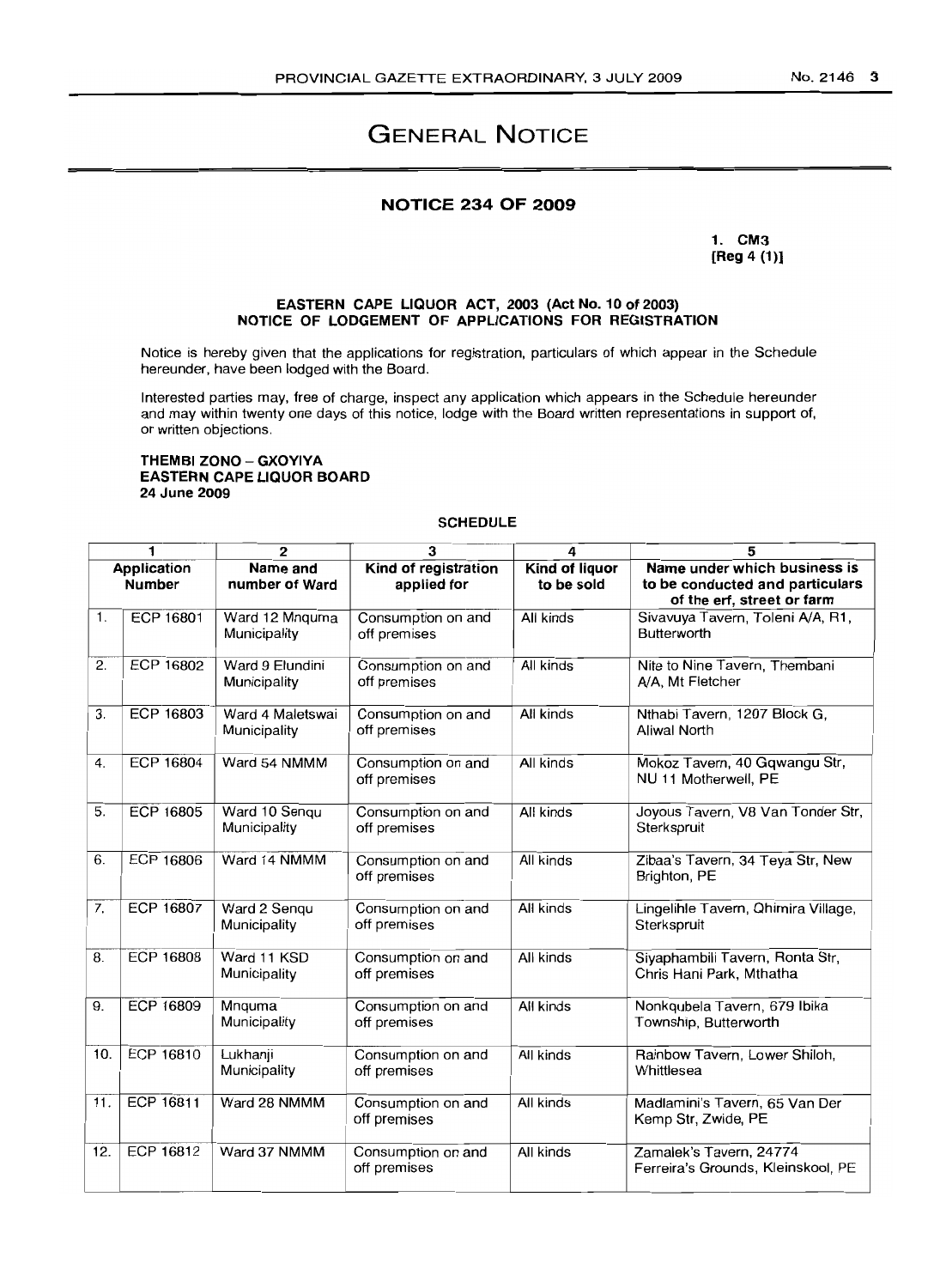| 13. | <b>ECP 16813</b> | Ward 18<br>Nkonkobe<br>Municipality  | Consumption on and<br>off premises | All kinds | Gcobani Shebeen, Cwaru Loc,<br>Middledrift                                           |  |  |
|-----|------------------|--------------------------------------|------------------------------------|-----------|--------------------------------------------------------------------------------------|--|--|
| 14. | <b>ECP 16814</b> | Ward 11<br>Ngqushwa<br>Municipality  | Consumption on and<br>off premises | All kinds | Kwa Magatyeni Shebeen, 20934<br>Entilini Loc, Hamburg, Peddie                        |  |  |
| 15. | ECP 16815        | Ward 2 Ndlambe<br>Municipality       | Consumption off<br>premises        | All kinds | Aquarina Industries, 255 Potgieter<br>Str, Cannon Rocks                              |  |  |
| 16. | ECP 16816        | Lukhanji<br>Municipality             | Consumption on and<br>off premises | All kinds | 24/7 Tavern, Emachibini A/A,<br>Emtebhele Village, Ilinge                            |  |  |
| 17. | <b>ECP 16817</b> | Mnquma<br>Municipality               | Consumption off<br>premises        | All kinds | Discount Liquors, 34 Blyth Str,<br><b>Butterworth</b>                                |  |  |
| 18. | ECP 16818        | Ward 2<br>Sakhisizwe<br>Municipality | Consumption on and<br>off premises | All kinds | Siyabangena Tavern, 1844<br>Mayibuye Str, Old Loc, Elliot                            |  |  |
| 19. | ECP 16819        | Ward 2 Sakhizwe<br>Municipality      | Consumption on and<br>off premises | All kinds | Nzila Tavern, 2573 Ndlanga Str,<br>Old Loc, Elliot                                   |  |  |
| 20. | <b>ECP 16820</b> | Ward 41 NMMM                         | Consumption on and<br>off premises | All kinds | Andries Tavern, 70 Capulet Str,<br>Booysen Park, PE                                  |  |  |
| 21. | ECP 16821        | Ward 8 KSD<br>Municipality           | Consumption off<br>premises        | All kinds | Spargs Sellar, 26 Sutherland Str,<br>Mthatha                                         |  |  |
| 22. | <b>ECP 16822</b> | Ward 25 BCM                          | Consumption on and<br>off premises | All kinds | Mantombi's Tavern, Qhuru Loc,<br>Bangilizwe, KWT                                     |  |  |
| 23. | <b>ECP 16823</b> | Ward 39 BCM                          | Consumption on<br>premises         | All kinds | Lwanda Tavern, Portion 6 of Erf<br>3062, Zone 4, Zwelitsha                           |  |  |
| 24. | <b>ECP 16824</b> | Ward 5 BCM                           | Consumption on<br>premises         | All kinds | The Lounge, 198 Alphen Rd,<br>Vergenoeg, EL                                          |  |  |
| 25. | ECP 16825        | Ward 15 Lukhanji<br>Municipality     | Consumption on and<br>off premises | All kinds | Gaju's Tavern, 1051 Zone 1,<br>Ezibeleni                                             |  |  |
| 26. | <b>ECP 16826</b> | Ward 5 BCM                           | Consumption on<br>premises         | All kinds | Super D's, 77 Fleet Str, Quigney,<br>EL                                              |  |  |
| 27. | <b>ECP 16827</b> | Ward 45 BCM                          | Consumption on<br>premises         | All kinds | Berlin Hotel, 4 Legion Str, Berlin,<br>EL                                            |  |  |
| 28. | ECP 16828        | Ward 18 Lukhanji<br>Municipality     | Consumption on and<br>off premises | All kinds | Ta Zet Tavern, Erf 1234, Who Can<br>Tell, Queenstown                                 |  |  |
| 29. | ECP 16829        | Ward 55 NMMM                         | Consumption on and<br>off premises | All kinds | Emagomeni Tavern, 19 Zama Str,<br>NU 10 Motherwell, PE                               |  |  |
| 30. | ECP 16830        | Ward 53 NMMM                         | Consumption on and<br>off premises | All kinds | Mpumza's Tavern, 32632 Addo<br>Road, North Buthelezi Str,<br>Ikamvelihle Phase 2, PE |  |  |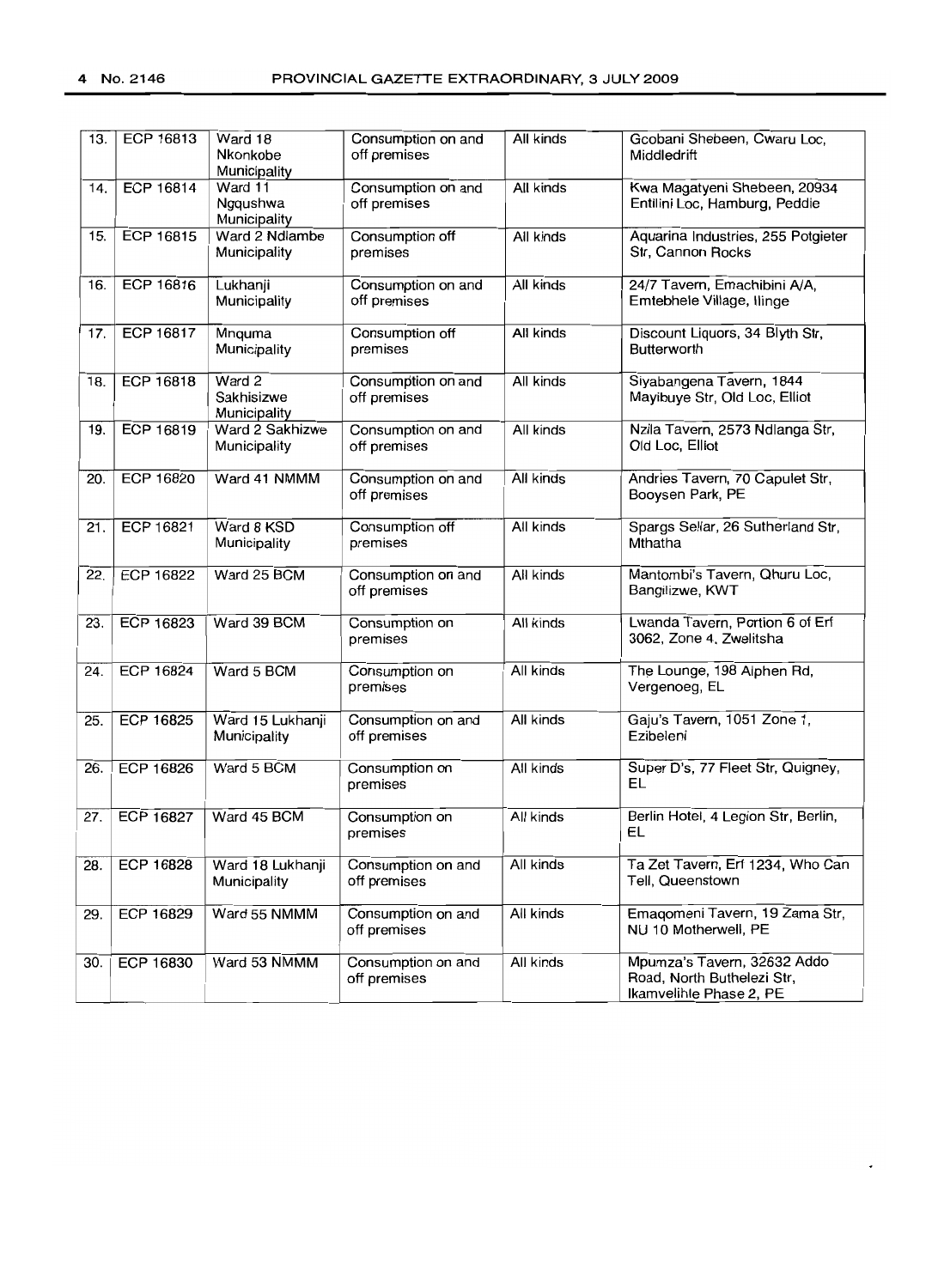#### **NOTICE 235 OF 2009**

**FORM 9 [ Reg 11 (1)]**

#### **EASTERN CAPE LIQUOR ACT, 2003 (Act No. 10 of 2003)**

#### **NOTICE OF LODGEMENT OF APPLICATIONS FOR TRANSFER OF CERTIFICATE OF REGISTRATION**

Notice is hereby given that the applications for transfer of certificates of registration, particulars of which appear in the Schedule hereunder, have been lodged with the Board.

Interested parties may, free of charge, inspect any application which appears in the Schedule hereunder and may within twenty one days of this notice, lodge with the Board written representations in support of, or written objections.

#### **THEMBIE ZONO - GXOYIYA EASTERN CAPE, LIQUOR BOARD 24 June 2009**

#### **SCHEDULE**

| <b>Application</b><br>Number |           | Name and<br>number of<br>Ward | Particulars of certificate of<br>registration                                          | <b>Particulars of holder</b><br>of certificate of<br>registration | <b>Particulars of</b><br>prospective holder of<br>certificate of<br>registration |  |  |
|------------------------------|-----------|-------------------------------|----------------------------------------------------------------------------------------|-------------------------------------------------------------------|----------------------------------------------------------------------------------|--|--|
|                              | ECP 14411 | Ward 2 BCM                    | Mantsho's<br>49269<br>Tavern.<br>Mzimkhulu<br>Str.<br>Amalinda<br>Forest, Amalinda, EL | Fumanekile Goba                                                   | Ntombekhaya Tshabeti                                                             |  |  |